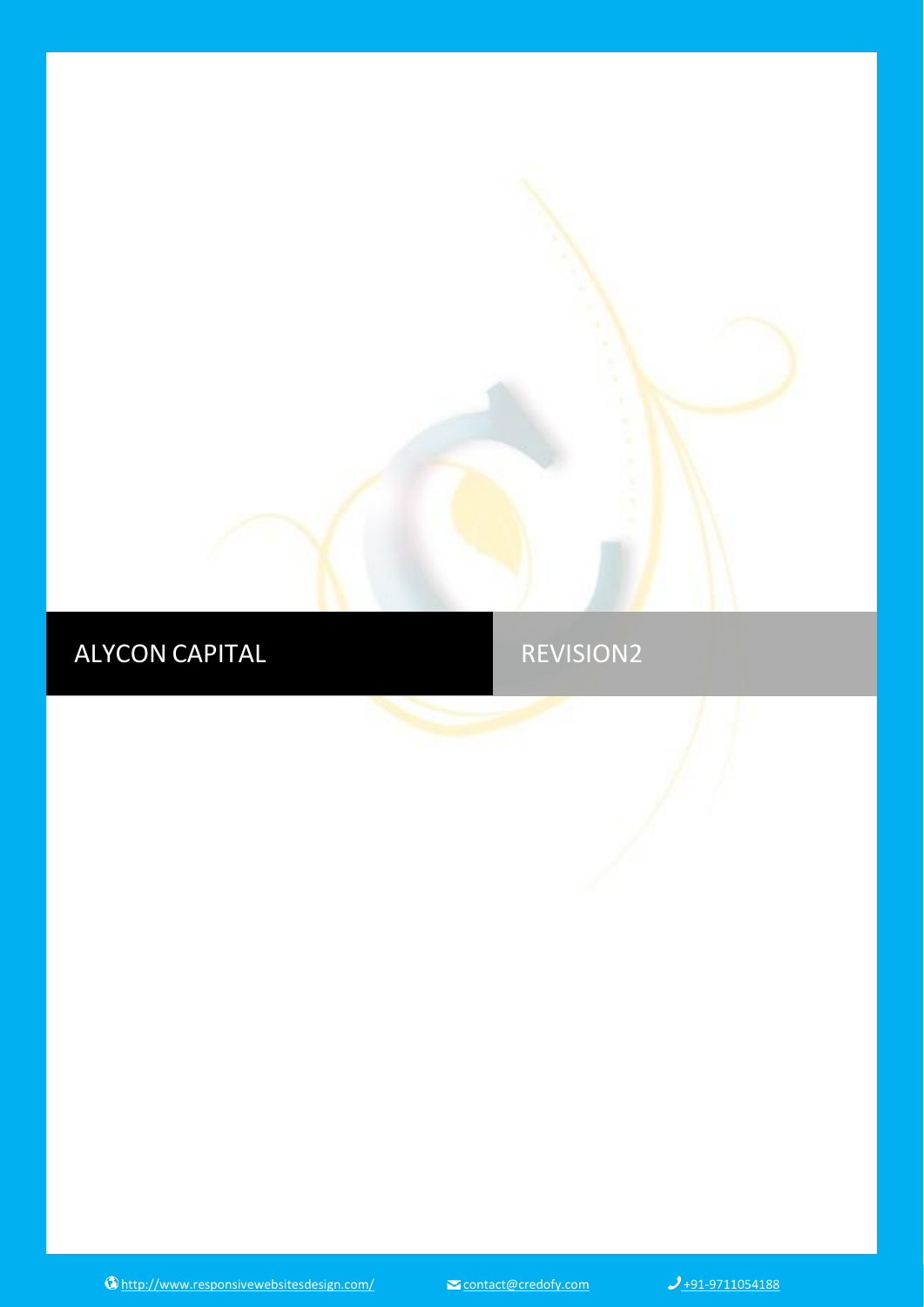# Our replies are in blue colour

**Client Comments**: Hi, looking very nice! :-)

I have just one page to draw your attention to please, that being the Current Investments overview page. The headings are running out of the boxes and the boxes are generally too narrow. Perhaps the image can slot on top of the text boxes in order to allow a little more room?

Other than that I will advise once we get the other images through from the client.

Many thanks for your efforts.



I have asked for the images and also a couple of initial blog posts if possible so that we can add them into the news page.

Can the news page (blog) be set up any further while we wait for those at all?

Hi.

Here is the other dropbox link you need:

<https://www.dropbox.com/sh/rq6gkirb5af8dw4/AACwTEm-ouBoRRhxeARwOhoMa?dl=0> Sorry that's my fault, I hadn't noticed there were two different folders sent by the designers. Hopefully this contains what you need. In case anything isn't clear please shout. Also we have asked the client to prepare a couple of blog posts, but we can still deliver the site beforehand as long as the blog itself is ready. Many thanks for your help

#### **Our Response:**

We have set up the blog/news page. We still are not able to find images in both dropbox. Let us know if we can move the site to your server and wind up the project. Let us know if you have any comments over the site.

#### **Client's message:**

On my system the blog page looks like the below. However the design should be like this link: [https://www.dropbox.com/home/Alcyon%20Website\\_15.09.2015?preview=07\\_News+b.jpg](https://www.dropbox.com/home/Alcyon%20Website_15.09.2015?preview=07_News+b.jpg)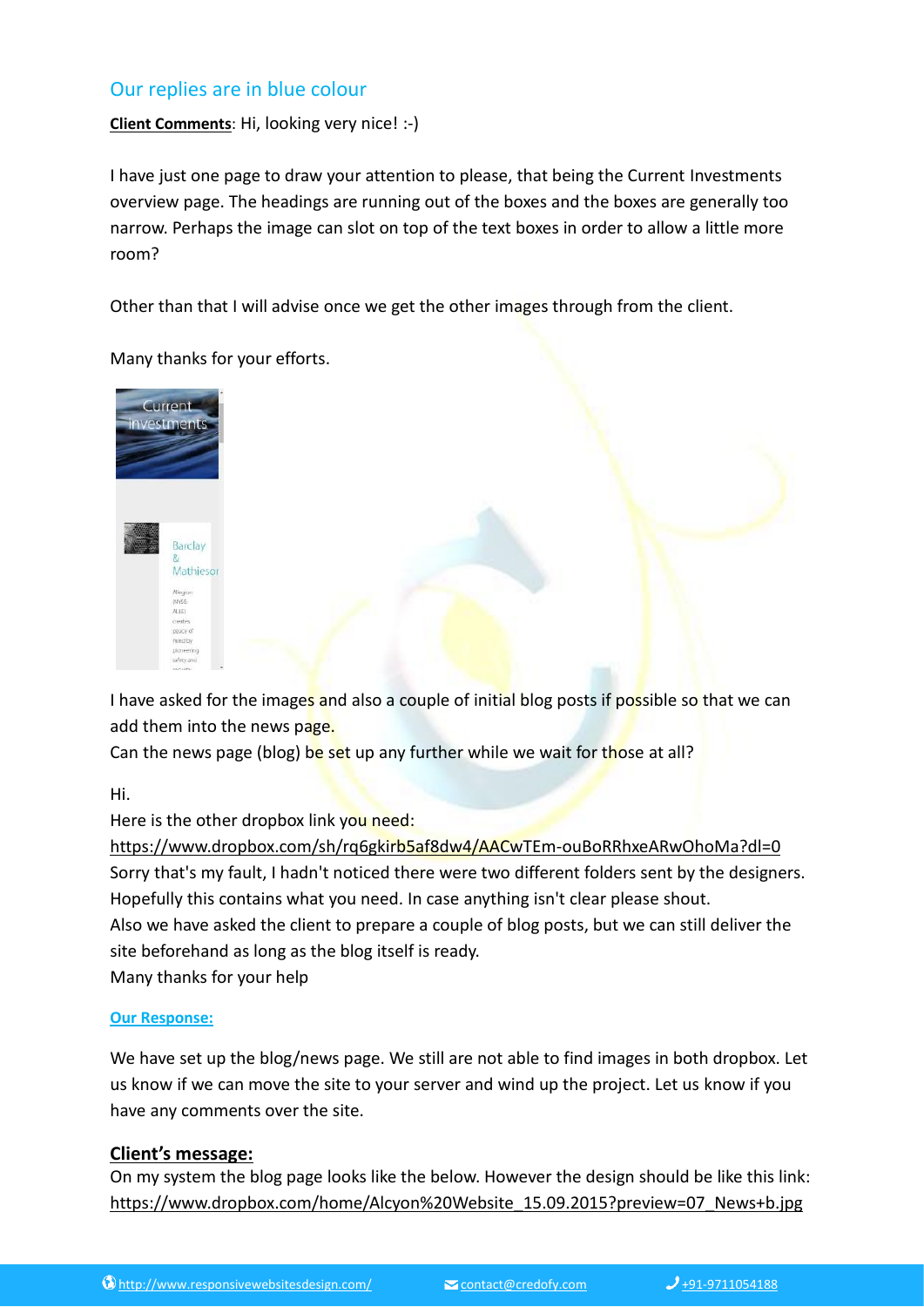Some of the images are in the dropbox folders as below.

High Performance Doors Logo

https://www.dropbox.com/sh/ofnd2wmiotra1at/AABGJjJI2Npq0kurc6ud8rd2a?dl=0&previe w=logo\_hpdoors-17.png

Barclay & Mathieson limited logo and inline content

https://www.dropbox.com/sh/ofnd2wmiotra1at/AABGJjJI2Npq0kurc6ud8rd2a?dl=0&previe w=logo\_bm+steel-16.png

https://www.dropbox.com/home/Matt%20Dickson\_Ibiz%20Consult/images?preview=04\_cas e+study+other+pictures.jpg

The others I have flagged up for immediate attention.

The site can be moved to my server once fully complete and ready to show the client.

Sorry about the delay with these last few images, they shouldn't take long to retrieve.

Here are the other images we have been waiting on.

High performance doors

. banner image

https://www.dropbox.com/home/Matt%20Dickson\_Ibiz%20Consult/images?preview=hp+do ors+hero+image.jpg

. inline content image

https://www.dropbox.com/home/Matt%20Dickson\_Ibiz%20Consult/images?preview=hp+do ors+inner+image-18.jpg

Goldfinch

. inline content image

https://www.dropbox.com/home/Matt%20Dickson\_Ibiz%20Consult/images?preview=goldfin ch+inner+image-16-16.jpg

Please let me know once ready and suggest the best way to upload to demo so I can show the site to the client to finalise the project.

I don't mind whether we use our demo link or yours, as long as there is no reference to Credofy please, if you wouldn't mind.

We are scheduled to show the site to the client tomorrow or wednesday for approval, any final tweaks, and subsequent settlement.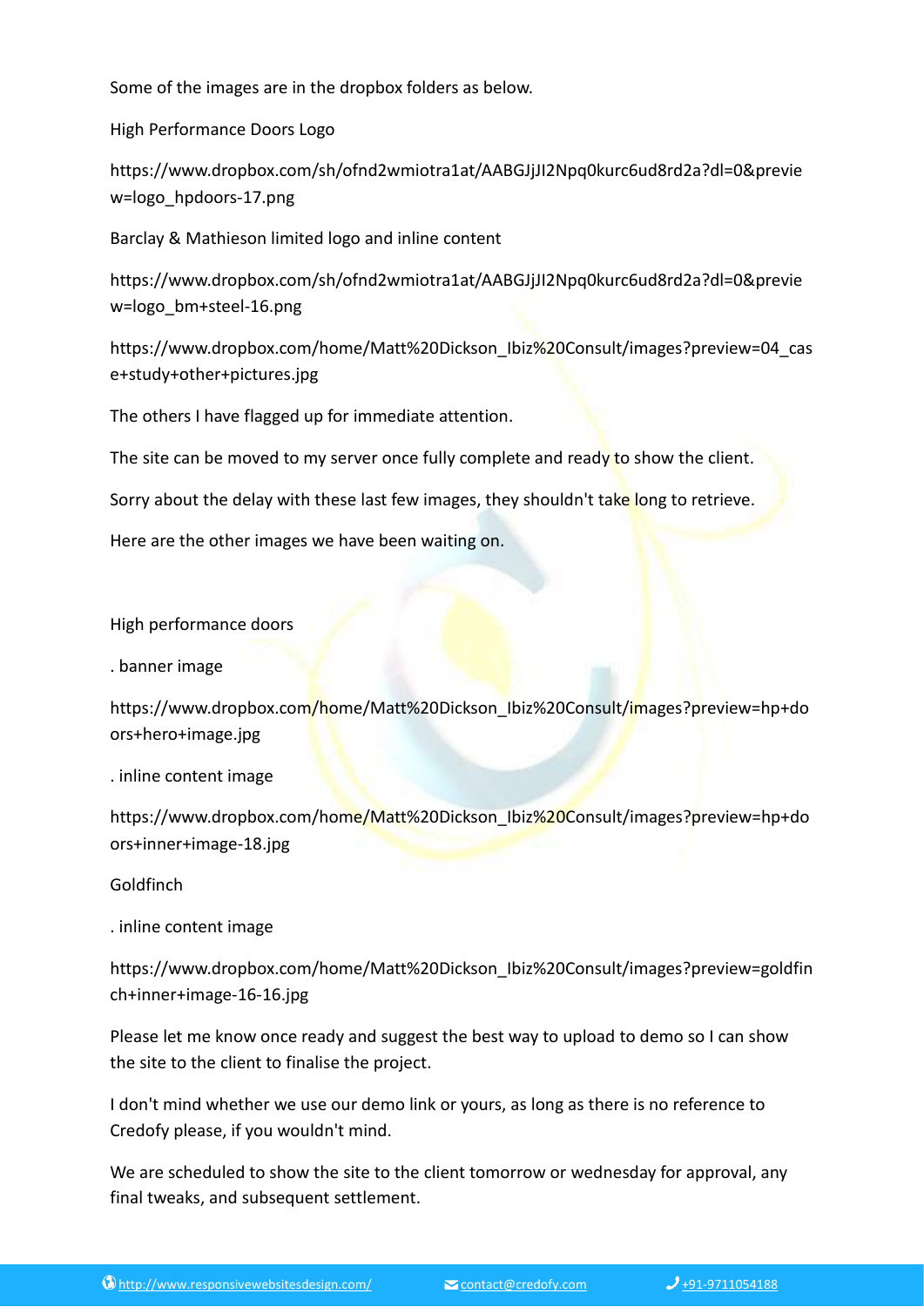### Many thanks for your help

### **Our message:**

Hello Matt, those images have been added

We can upload it to your server by today itself. And can do any other tweaks that are needed later on your server.

Let me know when you can transfer remaining funds so we can start the transferring process. We strongly believe in making good business relations, so not to worry about the final work

\*\*\*\*\*\*\*\*\*\*\*

#### **Client's massage:**

Thanks for sorting that out for me. It's unfortunate about the dalay caused by the server redirect.

I have reviewed the site and noticed three things that are missing:

1) the image on the Barclay and Matheson page (see attached)

2) fwd/back navigation on the current investments page

3) prev/next navigation on the blog posts page

Please can you see to these for me asap? I will then show the client and flag up any other points if needed. Many thank

#### **Our message:**

Have placed the image on Barclay and Mathieson page. About the previous/ next options, the theme supports it in different way, see attached screenshot. Same for the news prev/next.

Also have deleted the extra plugins.

#### **Client's massage:**

I now have the feedback in from the client and design team, so hopefully we can apply the last few tweaks to the Acylon website in order to wrap it up 100%... :-)

Please see the below and confirm it's all clear and okay and how soon we can have the updates all ready.

We have been working on the feedback for Alcyon website.

<https://www.dropbox.com/s/h45fo7sz9ftf6ty/feedback.pdf?dl=0>

<https://www.dropbox.com/sh/2d87722gtfusz0j/AADhABGSgnT8fyddrY4YAfEHa?dl=0>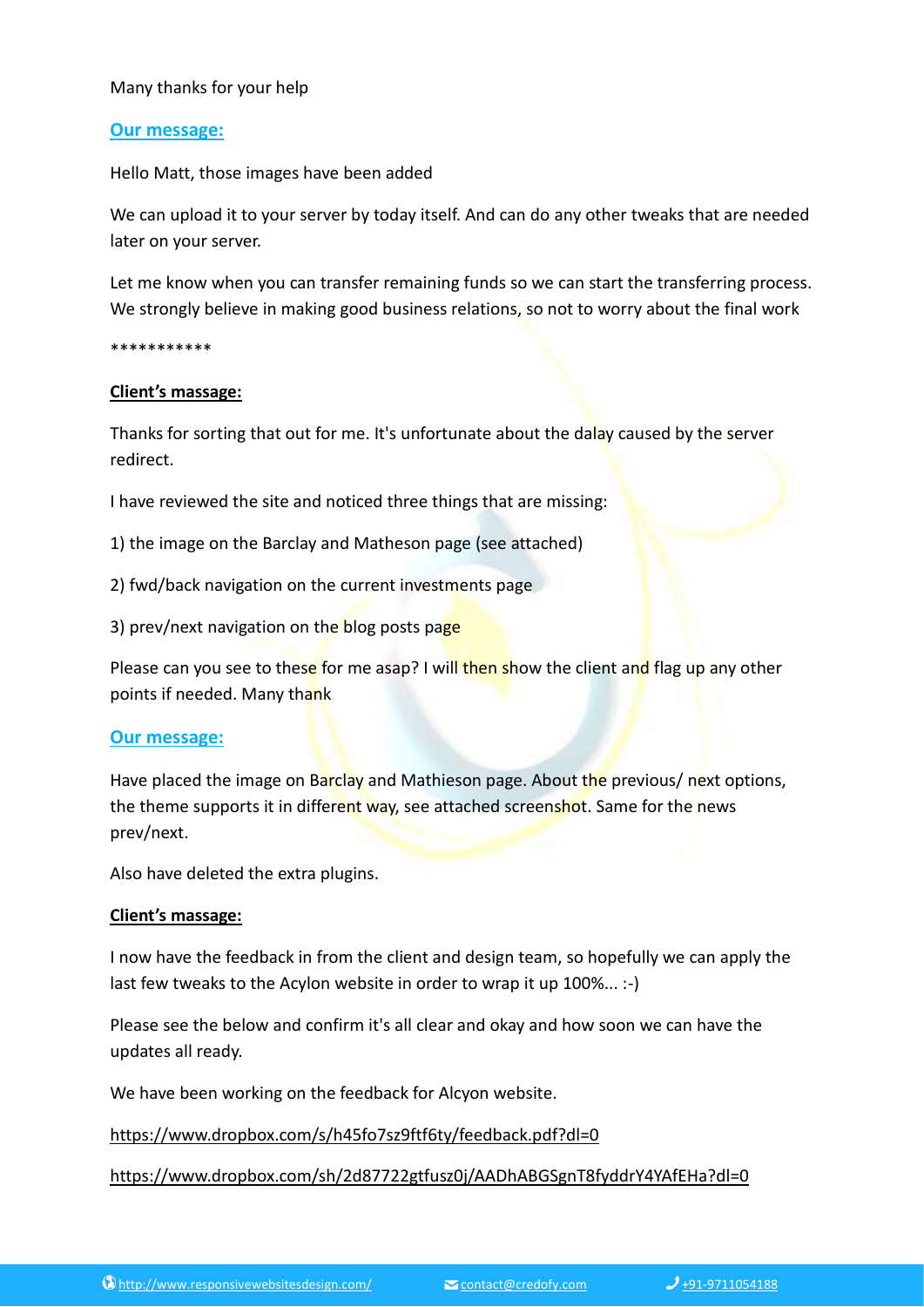We are pretty happy with the work done here: resolution, functioning, everything works perfect. Again, really happy to work with you on this.

On the feedback attached we have focused on details that need to be changed. This is because small things will make the difference and we are a little perfectionist as you will noticed -.-

On pages 'Home' 'About Alcyon' and 'Criteria' there are several things to change but on the rest everything is almost done.

These details are:

- changes on things that we made (which come from our 'mistakes')

- changes on things that have been implemented slightly different from design

Changes on things we made. In general all the images of headers look washed so we have uploaded new ones with a bolder green-blue effect on Dropbox. We have also changed sizes and weights on text to unify the overall contents hierarchy.

Changes on things implemented different from design. Mainly distances between things that need to be adjusted and some other details.

There are **three things that we would like to see with you in terms of functioning** that can make the homepage a bit more appealing. It would be great to have **your thoughts here on** each of the following:

- Transition effects on hero image. We are pretty happy with the effect fade in/out. However, we are not 100% sure if it is dynamic enough. We were thinking if it is possible to try with this slide effect instead [http://www.ignant.de](http://www.ignant.de/) As long as we are not 100% sure about it, we would like to hear your thoughts, which effect you think is more suitable?
- Slideshow at bottom of homepage. We have been thinking about this and we would like to see if it is possible to get back to the idea of having sliding images along with scrolling news here. This is because the water theme is too repetitive and the fact of having some of the work displayed here will make home page more interesting. Is it possible to do it?
- Regarding to the parallax effect we discussed about at the beginning. Is it possible to apply it only to homepage? So hero slideshow stays static and when user scrolls down information goes above image as in [http://www.ignant.de.](http://www.ignant.de/)

# **Our message:**

All changes are done

#### **Client's message:**